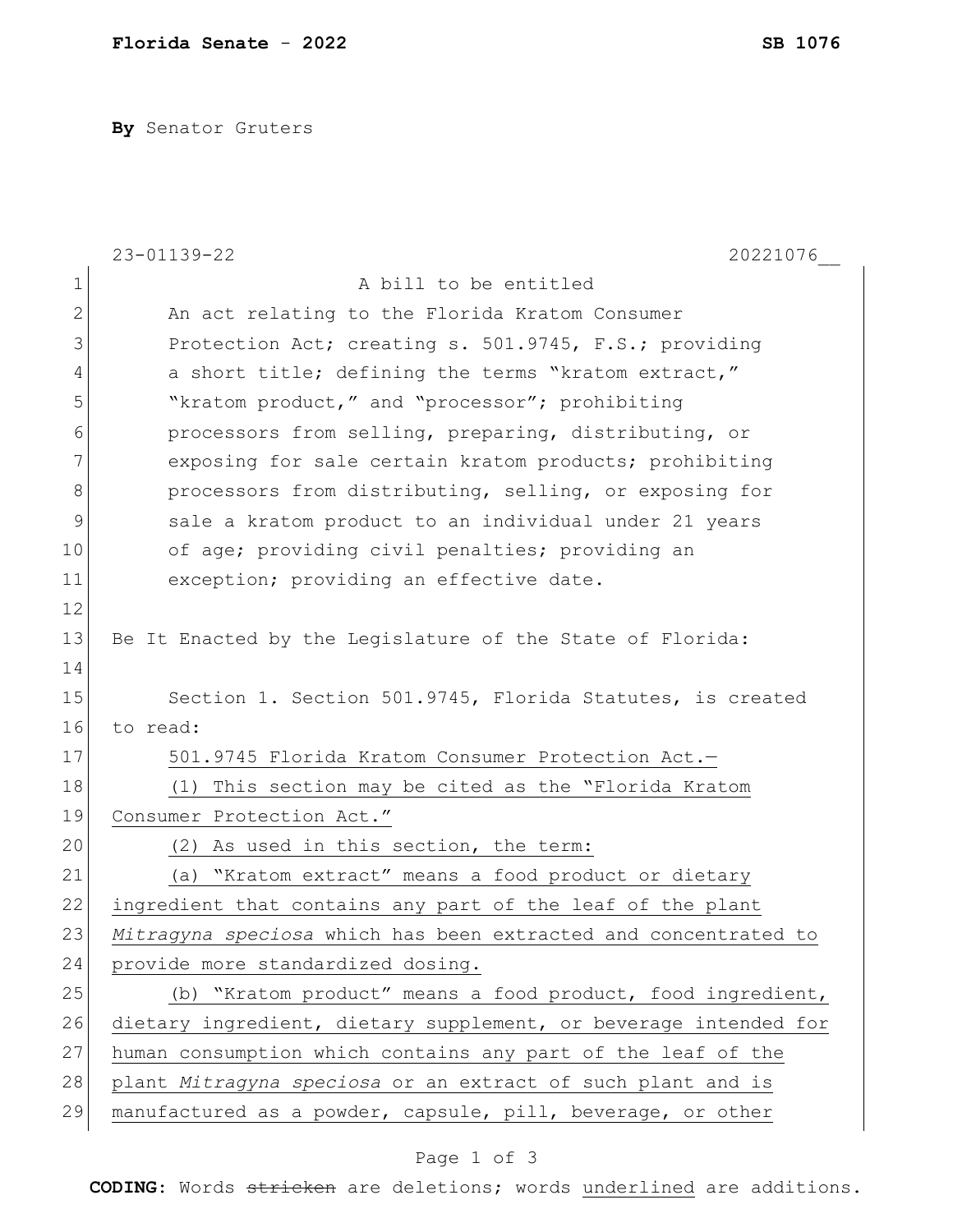|    | 23-01139-22<br>20221076                                         |
|----|-----------------------------------------------------------------|
| 30 | edible form.                                                    |
| 31 | (c) "Processor" means a person who sells, prepares,             |
| 32 | manufactures, distributes, or maintains kratom products.        |
| 33 | (3) A processor may not sell, prepare, distribute, or           |
| 34 | expose for sale:                                                |
| 35 | (a) A kratom product that:                                      |
| 36 | 1. Is adulterated with a dangerous non-kratom substance         |
| 37 | that affects the quality or strength of the kratom product to   |
| 38 | such a degree that it may injure a consumer.                    |
| 39 | 2. Contains a poisonous or otherwise harmful non-kratom         |
| 40 | ingredient, including, but not limited to, any substance listed |
| 41 | in s. 893.03.                                                   |
| 42 | 3. Contains a level of 7-hydroxymitragynine in the alkaloid     |
| 43 | fraction which is greater than 2 percent of the alkaloid        |
| 44 | composition of the product.                                     |
| 45 | 4. Contains a synthetic alkaloid, including, but not            |
| 46 | limited to, synthetic mitragynine, synthetic 7-                 |
| 47 | hydroxymitragynine, or any other synthetically derived compound |
| 48 | of the plant Mitragyna speciosa.                                |
| 49 | 5. Does not include directions for the safe and effective       |
| 50 | use of the product, including, but not limited to, a suggested  |
| 51 | serving size, on the product's packaging or label.              |
| 52 | 6. Has a label that contains any claim that the product is      |
| 53 | intended to diagnose, treat, cure, or prevent any medical       |
| 54 | condition or disease.                                           |
| 55 | (b) Kratom extract that contains levels of residual             |
| 56 | solvents higher than the standards set forth in USP-NF chapter  |
| 57 | 467.                                                            |
| 58 | (4) A processor may not distribute, sell, or expose for         |
|    | Page 2 of 3                                                     |

**CODING**: Words stricken are deletions; words underlined are additions.